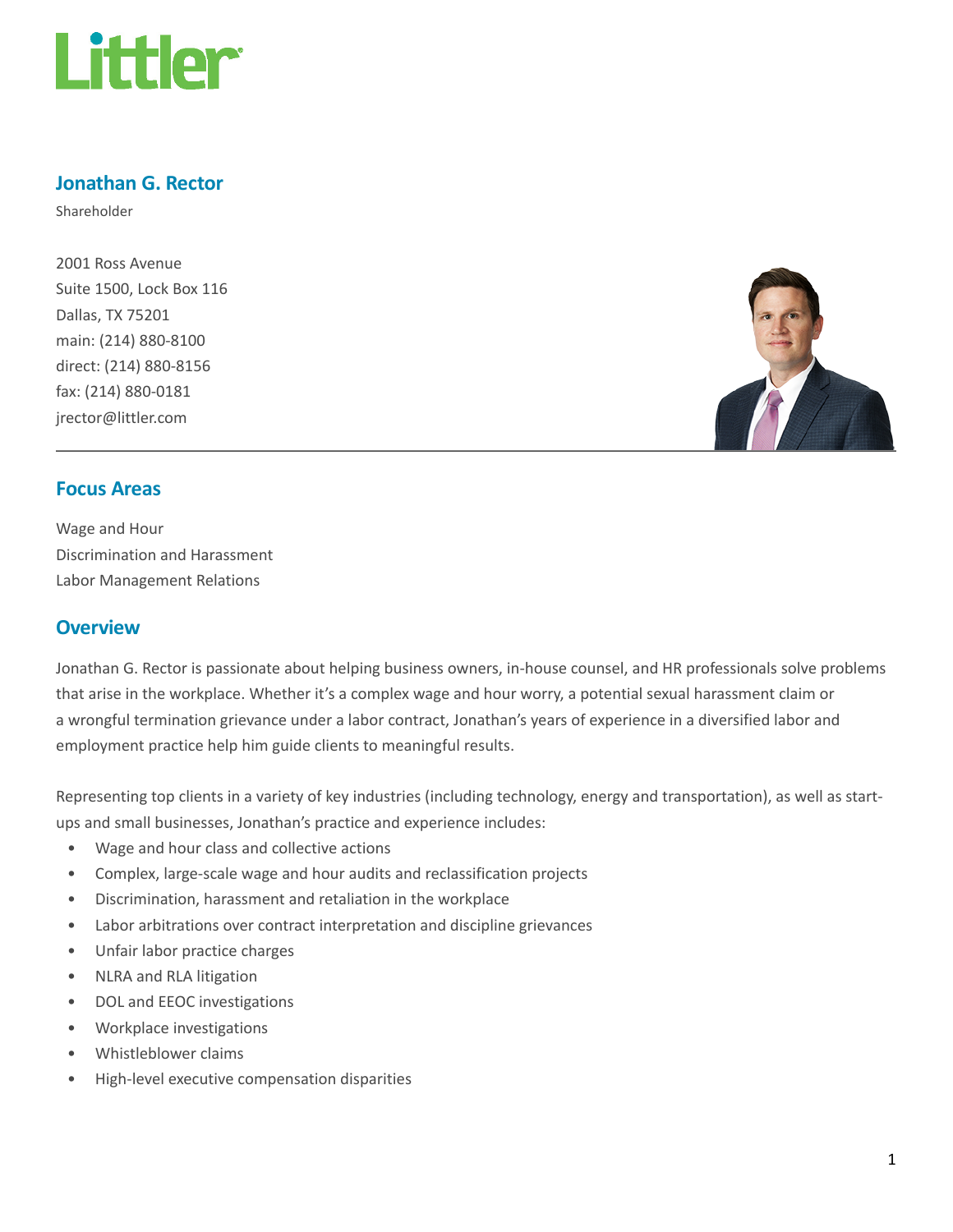

But it's not only about litigation. Jonathan prides himself on engaging clients early, providing practical advice and counsel, and thinking outside-the-box to come up with ways to mitigate risk and stop potential litigation before it even starts. Although Jonathan calls Littler's Dallas office home, he has a significant practice in the state of Oklahoma, where he has been licensed to practice law since 2011.

#### **Recognition**

- Recipient, American Jurisprudence Award in Contracts, Evidence and First Amendment
- Order of Solicitors
- Order of the Coif

#### Education

J.D., The University of Oklahoma College of Law, 2011, with honors

B.A., University of Texas, Dallas, 2006, cum laude

#### Bar Admissions

Texas Oklahoma

## **Courts**

- U.S. Court of Appeals, 10th Circuit
- U.S. District Court, Northern District of Texas
- U.S. District Court, Eastern District of Texas
- U.S. District Court, Western District of Texas
- U.S. District Court, Southern District of Texas
- U.S. District Court, Northern District of Oklahoma
- U.S. District Court, Eastern District of Oklahoma
- U.S. District Court, Western District of Oklahoma
- U.S. District Court, Eastern District of Arkansas
- U.S. District Court, Western District of Arkansas

#### Publications & Press

#### Littler Elevates 28 Attorneys to Shareholder

Littler Press Release January 6, 2020